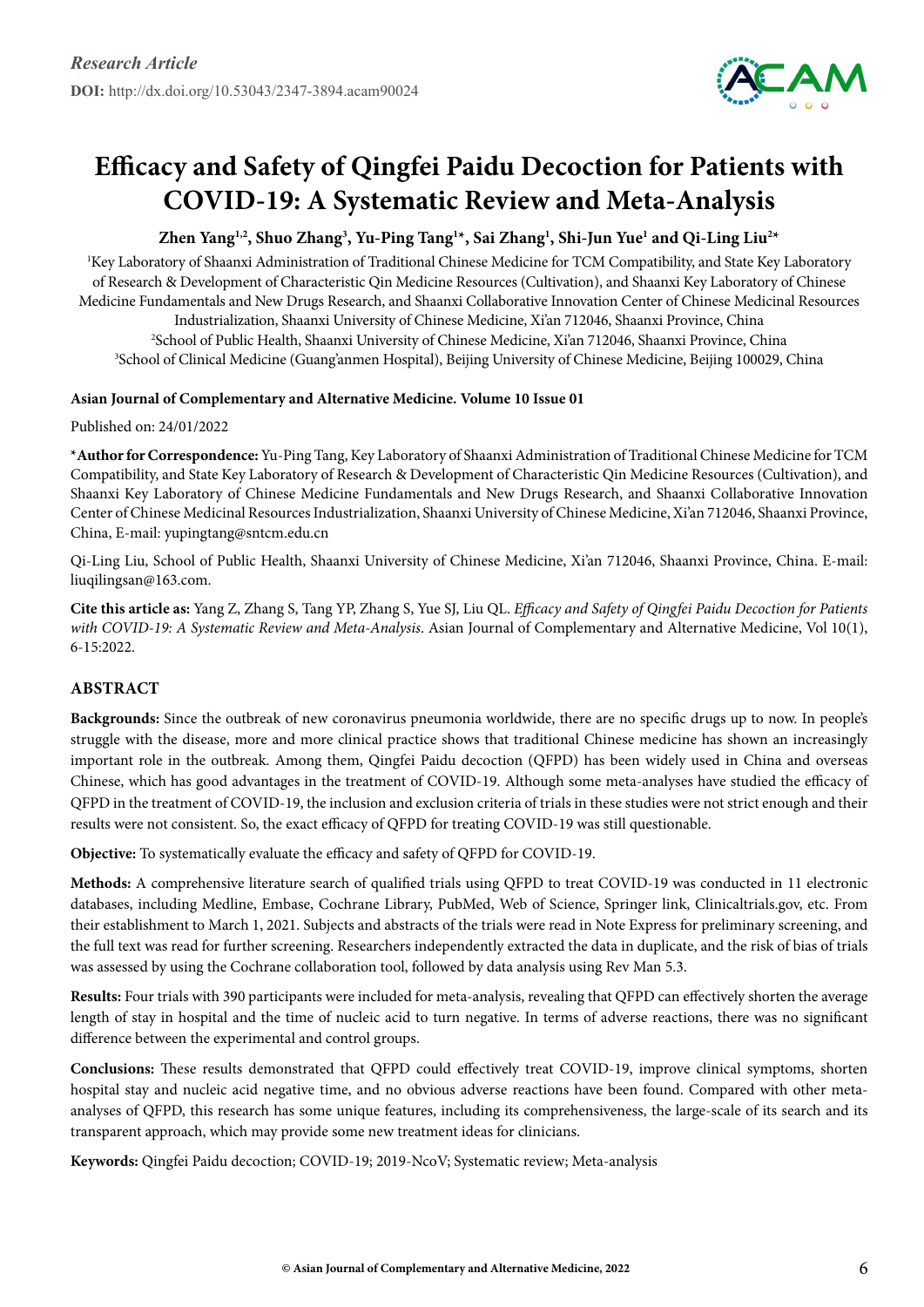## **Introduction**

Corona Virus Disease 2019 (COVID-19) is an acute respiratory infectious disease caused by SARS-CoV-2, which is highly contagious. The novel coronavirus, as the seventh coronavirus that can infect humans discovered so far, belongs to the genus of coronavirus β, which is the same as MERS-CoV and SARS-CoV [1]. On February 11, 2020, the WHO named this new type of coronavirus pneumonia "COVID-19". Its clinical manifestations mainly include fever, dry cough, myalgia, fatigue, dyspnea, anorexia, diarrhea, ARDS, arrhythmia, acute kidney injury, different degrees of liver damage and septic shock [2]. As of March 5, 2021, the epidemic has caused 115658792 confirmed infections and 2572116 deaths worldwide. At present, the number of confirmed and death cases of COVID-19 is still increasing, which is straining worldwide healthcare capacity. Facing the battle between humans and viruses, many scholars at home and abroad continue to explore effective drugs for the treatment of COVID-19. Although early clinical trials have confirmed that various chemical drugs have a certain antiviral effect on SARS-CoV-2, the effectiveness of the drugs and security still needs further standardized research [3].

From "SARS" to "New Coronary Pneumonia", the participation of traditional Chinese medicine in major infectious diseases has shown its irreplaceable role [4]. Network pharmacology research also showed that in the prevention and treatment of COVID-19, Chinese medicine exerts antiviral, antiinflammatory and immunomodulatory effects through multiple components acting on multiple targets and multiple pathways [5]. QFPD was first seen in "Treatise on Febrile Diseases". It is a traditional Chinese medicine compound composed of Maxing Shigan Decoction, Shegan Mahuang Decoction, Xiao Chaihu, and Wuling Powder. It has been widely used in China to treat COVID-19. It contains 21 kinds of Chinese medicine ingredients, including Ephedrae Herba (Mahuang), Glycyrrhizae Radix Et Rhizoma Praeparata Cum Melle (Zhigancao), Armeniacae Semen Amarum (Xingren), Gypsum Fibrosum (Shengshigao), Cinnamomi Ramulus (Guizhi), Alismatis Rhizoma (Zexie), Polyporus (Zhuli), Atractylodis Macrocephalae Rhizoma (Baizhu), Poria(Fuling), Bupleuri Radix(Chaihu), Scutellariae Radix (Huangqin), Pinelliae Rhizoma (Banxia), Zingiberis Rhizoma Recens (Shengjiang), Asteris Radix Et Rhizoma (Ziyuan), Farfarae Flos (Donghua), Belamcandae Rhizoma (Shegan), Asari Radix Et Ehizoma(Xixin), Dioscoreae Rhizoma (Shanyao), Aurantii Fructus Immaturus (Zhishi), Citri Reticulatae Pericarpium (Chenpi), Agastacherugosus, Pogostemonis Herba (Guanghuoxiang) [6]. During the epidemic, the National Health Commission of the People's Republic



of China formulated and issued the "New Coronavirus Pneumonia Diagnosis and Treatment Plan (Trial)" based on the clinical manifestations and pathological characteristics of the disease, with QFPD as the recommended prescription and included in the treatment plan [7]. However, there is still a lack of comprehensive and systematic evidence. Here we have conducted a systematic review and meta-analysis to evaluate the effect of QFPD on the efficacy and safety of COVID-19 patients. We hope that our research can provide the latest information for the treatment of COVID-19.

## **Data and Methods**

This study was conducted and reported in accordance with the Preferred Reporting Items for Systematic Reviews and Meta-analyses (PRISMA) [8] with Cochrane methodology. This study has been registered and the PROSPERO number is CRD42021242219.

#### **Literature search**

An electronic search of Cochrane Library, Embase, Medline, PubMed, Springer link, Web of Science, Clinicaltrials. gov, Chinese Biomedical Literature Database, the Chinese National Knowledge Infrastructure, Wanfang Database, VIP Database and Chinese Biomedical Literature Database was performed from the establishment of each electronic database to March 1, 2021. Forward and backward citation searching was conducted for all eligible trials. Following terms were used for searching: ("COVID-19" OR "corona virus disease 2019" OR "coronavirus disease 2019" OR "severe acute respiratory syndrome coronavirus" OR "SARS-CoV-2" OR "novel corona virus" OR "novel coronavirus" OR "2019-nCoV" OR "nCoV-2019") AND ("qingfeipaidu" OR "Qingfei Paidu decoction" OR "qing fei pai du") AND ("clinical trial" OR "randomized controlled trial" OR "randomized controlled trial" OR "lin chuang yan jiu" OR "lin chuang shi yan"). The language and status of publications in our literature search were not specified.

## **Information sources and eligibility criteria**

**Types of trials:** This study included randomized controlled trials or retrospective trials in which QFPD were used to treat COVID-19. Trials were excluded if: (a) no control group was used; (b) QFPD was not used in the experimental group; (c) combined with other drugs; (d) trials on effective analysis data cannot be obtained; (e) reviews, conference paper, case reports, experience sharing, animal trials, etc.; (f) repeatedly published articles and plagiarized trials.

**Types of participants:** Patients who were not restricted by age, gender, or nationality with COVID-19 were eligible for inclusion in this study. The new coronary pneumonia standard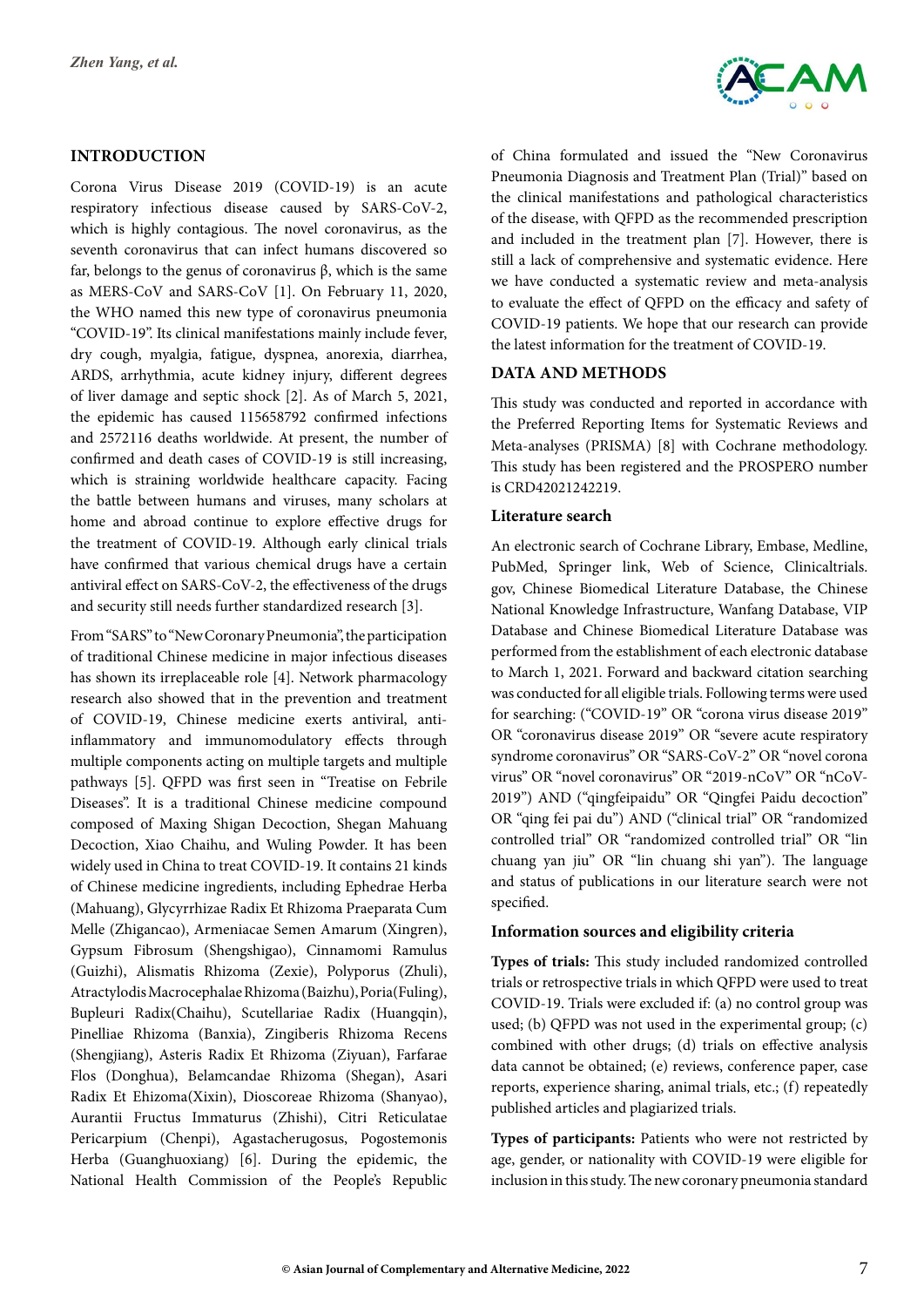

refers to the "New Coronavirus Pneumonia Diagnosis and Treatment Program".

#### **Types of interventions**

The intervention measures in the experimental group should contain QFPD, and the control group should be chemical drugs (CD).

#### **Types of outcome measures**

The main indicators included the time for nucleic acid to become negative and the length of hospital stay, and the secondary indicator is adverse reactions.

#### **Study selection and data extraction**

According to the inclusion and exclusion criteria mentioned above, two researchers who participated in calibration and training exercises before starting the screening processes independently screened the titles and abstracts of potential eligible trials which were in duplicate, then they retrieved independently and reviewed the full text of the possible trials in duplicate based on the inclusion and exclusion criteria and compared their results. The screening process was conducted in Note Express 3.2.0.

We conducted various forms of calibration exercises and pilots before the data extraction process began. Two researchers used standardized tables to independently extract data in duplicate from all eligible trials according to the inclusion and exclusion criteria mentioned above. In case of disagreement, they agreed through discussion or submitted it to a third party for evaluation. And before the screening process, the third party used a standardized screening form and performed calibration exercises.

For all eligible trials, the researchers extracted data on the following characteristics: the basic information of the study (author's name, title of the study, year of publication, country/ region, publication status), study characteristics (sample size, source of cases, age, diagnostic criteria, inclusion and exclusion criteria), intervention and control measures (dosage form, dose and duration), research methodology (random scheme generation, allocation hiding, blind method, incomplete result data, selective reporting, other biases, loss of follow-up) and outcome measures.

## **Quality assessment**

The methodological quality of each included study was assessed independently by two reviewers according to 2 tools. The Cochrane collaboration tool has been used to assess the quality of randomized controlled trials. It comprised the following 7 aspects: random sequence generation, allocation concealment, blind method, incomplete result data, selective

reporting, and other biases. The quality assessment results of each item can be divided into three grades: "low risk", "high risk" and "unclear". The more rigorous the design and the higher the methodological quality of each RCT, the lower the risk coefficient. Newcastle Ottawa Scale (NOS) has been used to assess the quality of retrospective studies. This method includes 3 aspects of evaluation: the selection method, comparability and contact exposure assessment method of case group and control group. The higher the score, the higher the quality of the study. When necessary, the consensus on this issue was studied with the help of a third party.

#### **Data analysis**

Data analysis was performed using Rev Man 5.3 software. Both the continuous and dichotomous outcomes were derived from the included trials without any conversion. The dichotomous outcomes were described by relative risk (RR) and 95% confidence interval (CI), in addition, mean difference (MD) and 95% CI were used to describe the effect value of the continuous comparison. Heterogeneity was determined according to the results of  $I^2$  test.  $I^2$ <50% indicated the low heterogeneity of inter-study, and the fixed effect model was adopted. Furthermore, the random effect model was adopted when  $I^2 > 50\%$ . A random effect model was also used to generate direct and mixed treatment comparison estimates. Subgroup analysis was conducted according to whether the experimental group was combined with CD and the different treatment methods in the control group.

## **Results**

## **Study identification**

Based on the above retrieval strategy, a total of 1065 potentially relevant trials were retrieved from 11 electronic databases, and 235 trials were retrieved after duplicates were deleted. After reviewing the titles and abstracts, 222 trials were excluded because they did not comply with the inclusion criteria, and 13 trials initially met the predetermined requirements and their full texts were read for detailed assessment. Finally, 4 trials [9-12] were included for meta-analysis. The PRISMA flow diagram of the literature retrieval process was shown in Figure 1. All included trials have been published as a full article.

## **Study characteristics**

Table 1 summarized the basic characteristics of the eligible 4 trials, all of which were conducted in China. A total of 390 patients with COVID-19 were analyzed. Sample sizes ranged from 12 to 229. Among them, 2 trials [9,10] were randomized controlled trials, 2 [11,12] were retrospective studies. QFPD combined with CD *vs.* CD was used in these included trials.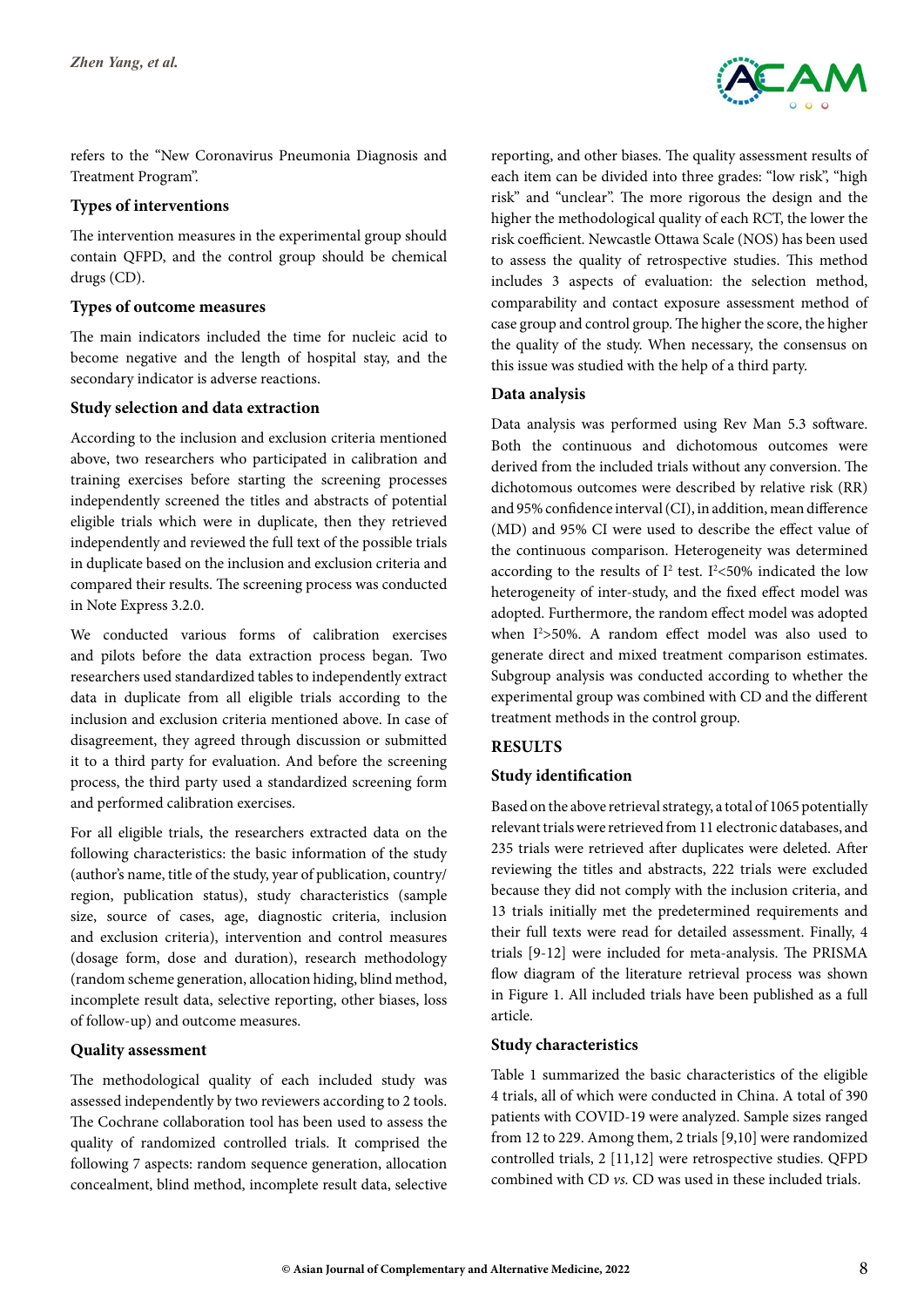

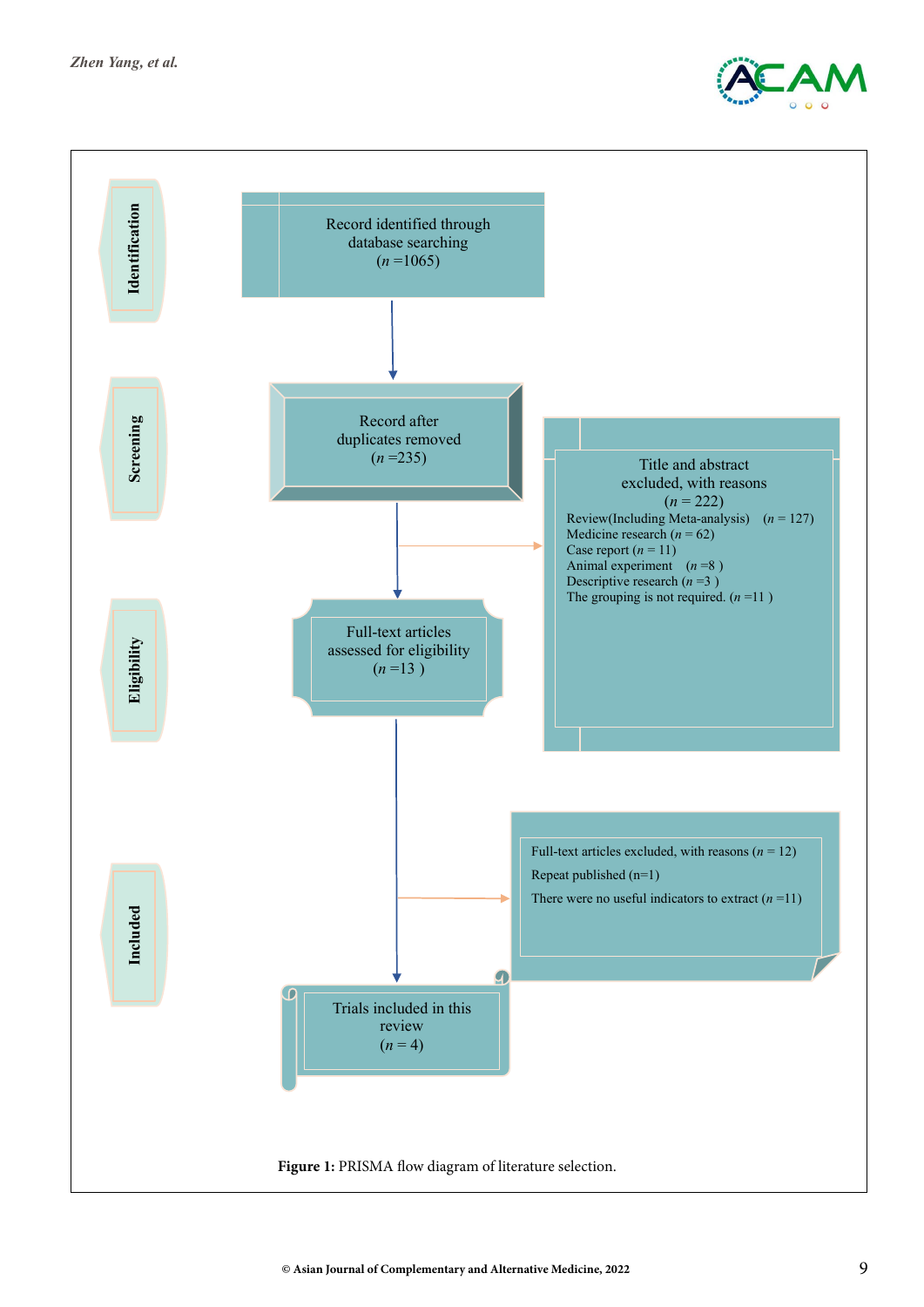

| Author(s)          | Sample size<br>(experimental/<br>control) | <b>Patient enrollment</b><br>time | Experimental |    | Control Outcome measures                                                                                                                                                                                                                                                                    |
|--------------------|-------------------------------------------|-----------------------------------|--------------|----|---------------------------------------------------------------------------------------------------------------------------------------------------------------------------------------------------------------------------------------------------------------------------------------------|
| Zeng et al, 2020   | 104/125                                   | 2019.12-2020.3                    | QFPD+CD      | CD | SAS SDS score, Comparison of incidence of<br>complications (pneumonia, acute respiratory<br>disease, shock, total incidence), Comparison<br>of clinical efficacy (chest image improvement<br>rate, nucleic acid negative conversion, discharge<br>time)                                     |
| Yu et al, 2020     | 43/46                                     | 2020.2.10-2020.4.10 QFPD+CD       |              | CD | Blood routine and inflammatory factors,<br>Cellular immunity level, The biochemical<br>indicators, Blood coagulation function,<br>Indicator value difference comparison, Chest<br>computed tomography (CT), The length of<br>hospital stay and the time of nucleic acid<br>turning negative |
| Li et al, 2020     | 60/60                                     | 2020.1.24-2020.3.7                | OFPD+CD      | CD | Clinical effective rate, Symptoms (fever, cough,<br>exacerbation) and lung CT, Adverse reactions                                                                                                                                                                                            |
| Li and Zhang, 2020 | 6/6                                       | 2020.2-2020.3                     | QFPD+CD      | CD | Treatment status (WBC count, PCO2, PO2,<br>length of hospital stay,), Clinical curative effect,<br>Adverse reactions                                                                                                                                                                        |

#### **Abbreviations:** CD: Chemical drugs

- 1. SAS SDS score
- 2. Comparison of incidence of complications (pneumonia, acute respiratory disease, shock, total incidence)
- 3. Comparison of clinical efficacy (chest image improvement rate, nucleic acid negative conversion, discharge time)
- 4. Blood routine and inflammatory factors
- 5. Cellular immunity level
- 6. The biochemical indicators
- 7. Blood coagulation function
- 8. Indicator value difference comparison
- 9. Chest computed tomography (CT)
- 10.The length of hospital stay and the time of nucleic acid turning negative
- 11. Clinical effective rate
- 12. Symptoms (fever, cough, exacerbation) and lung CT
- 13.Adverse reactions
- 14. Treatment status (WBC count, PCO2,PO2, length of hospital stay,)
- 15. Clinical curative effect
- 16.Adverse reactions

## **Quality of including trials**

The methodological quality of 2 randomized controlled trials [9,10] was summarized in Figure 2 and the criteria in the Cochrane Handbook for Systematic Reviews of Interventions were used to assess the risk of bias in the study. Randomization was announced in only one of the 4 trials [10], and all of the trials did not report allocation concealment and blind method. The quality of 2 retrospective studies [11,12] was

assessed by NOS. Table 2 summarized the NOS scores of each study. All the studies were of fair quality. Figure 3 provided the forest plot of the trials, which showed hospitalization time in different interventions. Figure 4 provided the forest plot of the trials, which showed an adverse reaction in different interventions. Figure 5 provided the forest plot of the trials, which showed nucleic acid conversion time in different interventions.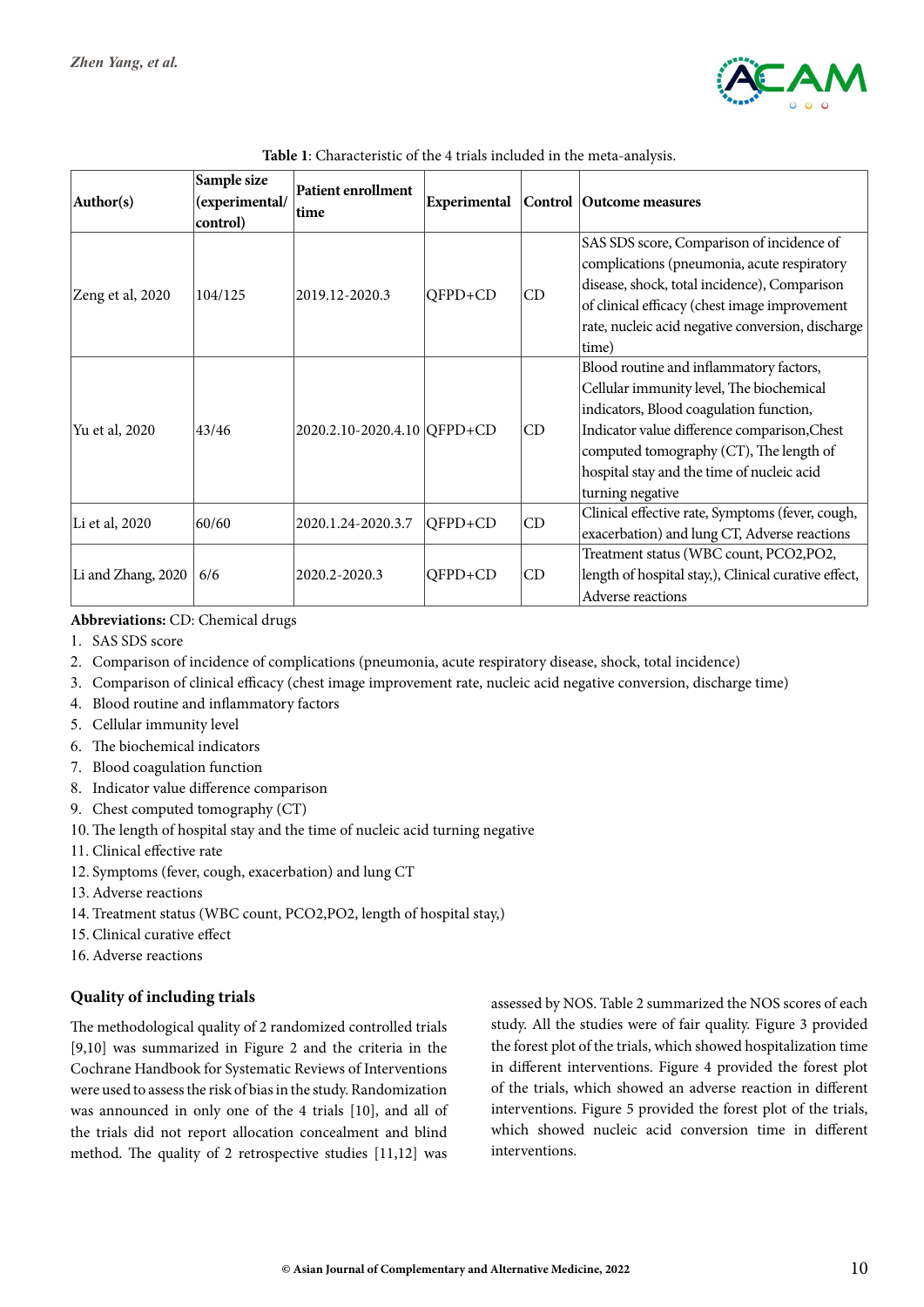

**References (scores)**

 $2 \mid 2$ 

**Li et al., 2020**

**Yu et al., 2020**



**Table 2**: Results of quality assessment for retrospective studies

|                                                                                                              |            | <b>Experimental</b> |     |                   | Control   |     |                     | <b>Std. Mean Difference</b>   | <b>Std. Mean Difference</b>              |
|--------------------------------------------------------------------------------------------------------------|------------|---------------------|-----|-------------------|-----------|-----|---------------------|-------------------------------|------------------------------------------|
| <b>Study or Subgroup</b>                                                                                     | Mean       | <b>SD</b>           |     | <b>Total Mean</b> | <b>SD</b> |     | <b>Total Weight</b> | IV. Random, 95% CI            | IV. Random, 95% CI                       |
| Li and Zhang 2020                                                                                            | 11.45      | 4.58                | 6.  |                   | 19.4 7.02 | 6.  | 29.0%               | $-1.24$ [ $-2.52$ , 0.04]     |                                          |
| Yu 2020                                                                                                      | 26.86 1.76 |                     |     | 43 33.46 1.59     |           | 46  | 34.3%               | $-3.91$ [ $-4.63$ , $-3.19$ ] |                                          |
| Zena 2020                                                                                                    | 24.63 2.31 |                     | 104 | 29.35 2.47        |           | 125 | 36.8%               | $-1.96$ [ $-2.28$ , $-1.64$ ] |                                          |
| <b>Total (95% CI)</b>                                                                                        |            |                     | 153 |                   |           | 177 | 100.0%              | $-2.42$ [ $-3.87, -0.96$ ]    |                                          |
| Heterogeneity: Tau <sup>2</sup> = 1.47; Chi <sup>2</sup> = 25.95, df = 2 (P < 0.00001); l <sup>2</sup> = 92% |            |                     |     |                   |           |     |                     |                               | $-20$<br>20<br>10<br>$-10$               |
| Test for overall effect: $Z = 3.26$ (P = 0.001)                                                              |            |                     |     |                   |           |     |                     |                               | Favours [experimental] Favours [control] |

**Figure 3:** Forest plot of the trials showing hospitalization time in different interventions.



#### **Outcomes**

This study involved 3 outcome indicators, including length of stay in the hospital, time to negative nucleic acid, and adverse reactions. A total of 3 trials [9-11] reported the length of stay in the hospital, 2 trials [9,11] reported the time for nucleic acid to become negative, and 2 trials [10,12] reported the

adverse reactions. Meta-analysis showed that using QFPD treat COVID-19 could effectively shorten the length of hospital stay (3 trials, *n*=330, MD: -2.42; 95% CI: -3.87 to -0.96;  $p = 0.001$ ; Figure 3) and shorten the time of nucleic acid conversion (2 trials, *n*=318, MD: -4.78; 95% CI: -5.79 to -3.77; *p*=0.02; Figure 4). Additionally, no obvious adverse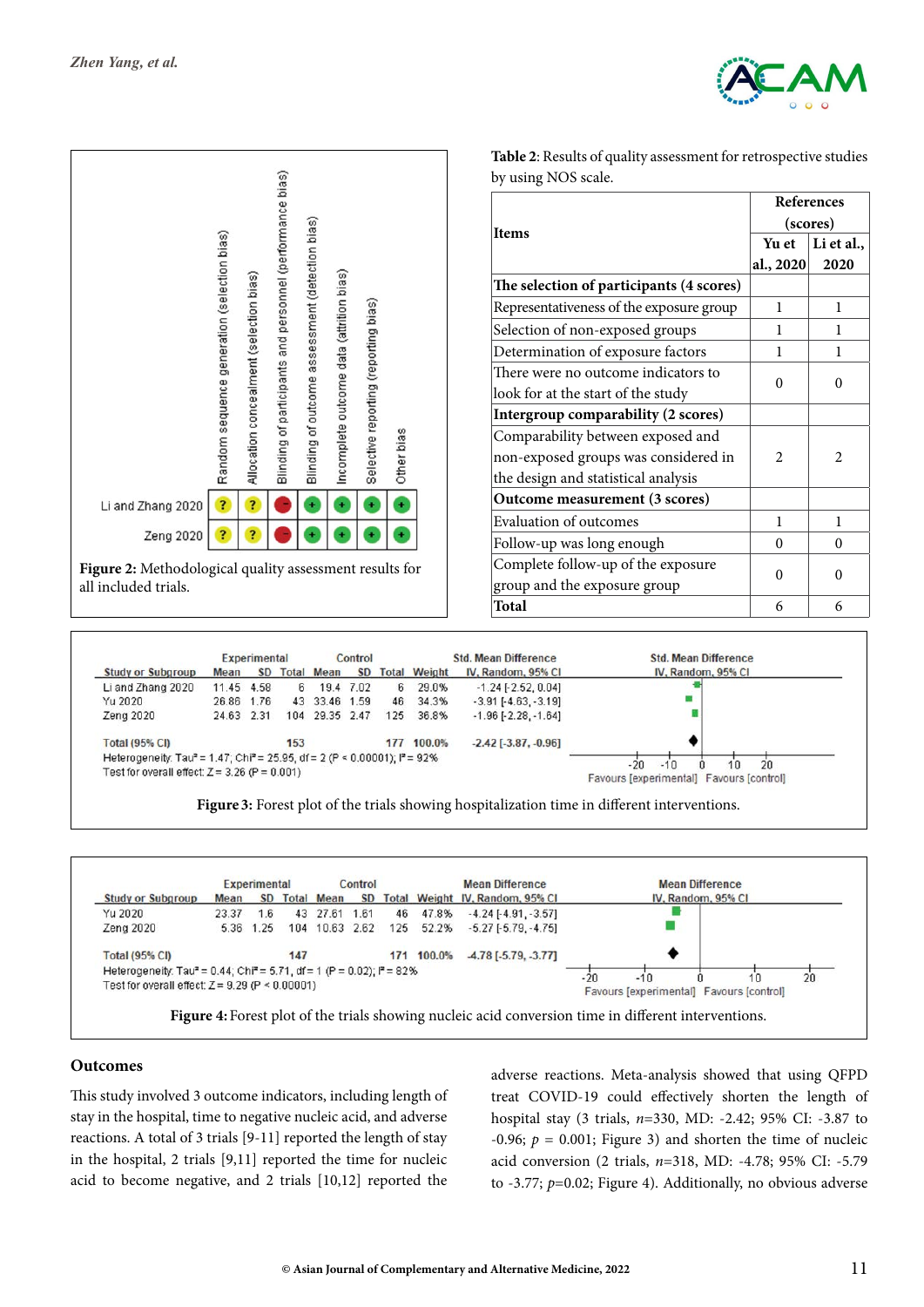



reactions were found between the experimental group and the control group (2 trails, *n*=72; RR: 0.71; 95% CI: 0.15 to 3.42; *p* < 0.00001; Figure 5).

## **Discussion**

#### **Summary of evidence**

The efficacy and safety of QFPD for COVID-19 were evaluated by meta-analysis based on 4 trials [9-12] and 390 participants. The results showed that compared with the use of CD alone, QFPD combined with CD can be effective in disease control to a certain extent. It was manifested in shortening the length of hospitalization and nucleic acid transfer time. Additionally, no obvious adverse reactions have been found.

Although there have been some meta-analysis studies on the clinical efficacy of QFPD in the treatment of COVID-19, they have certain limitations. Some data retrieval scope was small, resulting in insufficient comprehensive results; some inclusion and exclusion standards were not strict enough, leading to biased results; some research designs were singlecenter, and the results were not representative enough and some do not have specific data processing. Therefore, these studies cannot reflect the efficacy of QFPD in the treatment of COVID-19 well. This study has some special features, including comprehensive and large-scale searches, standardized and strict inclusion and exclusion criteria, and transparent methods. And it is hoped that it will provide new support for the treatment of COVID-19. Based on this, we hope that our research can provide new ideas for the treatment of COVID-19.

QFPD plays an anti-inflammatory, anti-viral, and immune role in the treatment of COVID-19 through the comprehensive effects of multiple drugs. The main mechanism of Ephedrae Herba is alkaloids and ESP, Alkaloids play an anti-asthma effect by promoting the release of neurotransmitters such as norepinephrine and epinephrine. In addition, it can directly stimulate β-adrenergic receptors and α-adrenergic receptors. Energy receptors relax and contract bronchial smooth

muscles [13]. Glycyrrhizae Radix Et Rhizoma Praeparata Cum Melle is a plant with the same medicine and food, and its main ingredient glycyrrhizic acid has anti-inflammatory and anti-cancer effects [14]. Cinnamomi Ramulus contains volatile oils such as cinnamyl alcohol and cinnamaldehyde, as well as organic acids, mainly cinnamic acid. It has antipyretic, analgesic, antibacterial, antiviral, vasodilator, antioxidant, and diuretic effects [15]. Gypsum Fibrosum has heat-clearing, analgesic and anti-inflammatory effects. Bitter almonds are rich in chemical components, more active substances, and high in amygdalin, which can be decomposed into hydrocyanic acid and benzoic acid in the body. Hydrocyanic acid can inhibit the respiratory center and achieve the effect of antitussive and antiasthmatic [16]. The rhizome of Atractylodis Macrocephalae Rhizoma has a variety of biological activities, including improving gastrointestinal function, as well as anti-tumor, anti-inflammatory, anti-aging, anti-oxidant, antiosteoporosis, antibacterial and neuroprotective activities [16]. Poria and some of its active ingredients have significant antibacterial and anti-tumor effects, with low toxic and side effects, and also play an important role in cancer treatment [17]. The saikosaponins in Bupleuri Radix can effectively inhibit inflammatory exudation, promote the release of inflammatory mediators, increase migrating white blood cells, proliferate connective tissue, and inhibit the occurrence of allergic inflammation [18]. Studies have reported that Scutellariae Radix extracts and isolated compounds have a variety of pharmacological properties, including antitumor, anti-inflammatory, neuroprotective, anti-mutation, anti-convulsive, and anti-oxidant properties [19]. Zingiberis Rhizoma Recens can achieve anticancer effects through factors such as free radical scavenging, antioxidant pathways, gene expression changes and apoptosis induction, while ginger can effectively relieve symptoms such as dyspnea [20]. The volatile oil of Asari Radix Et Ehizoma is considered to be an effective component molecule for anti-inflammatory pain [21], which can effectively relieve respiratory symptoms; Citri Reticulatae Pericarpium has a wide range of pharmacological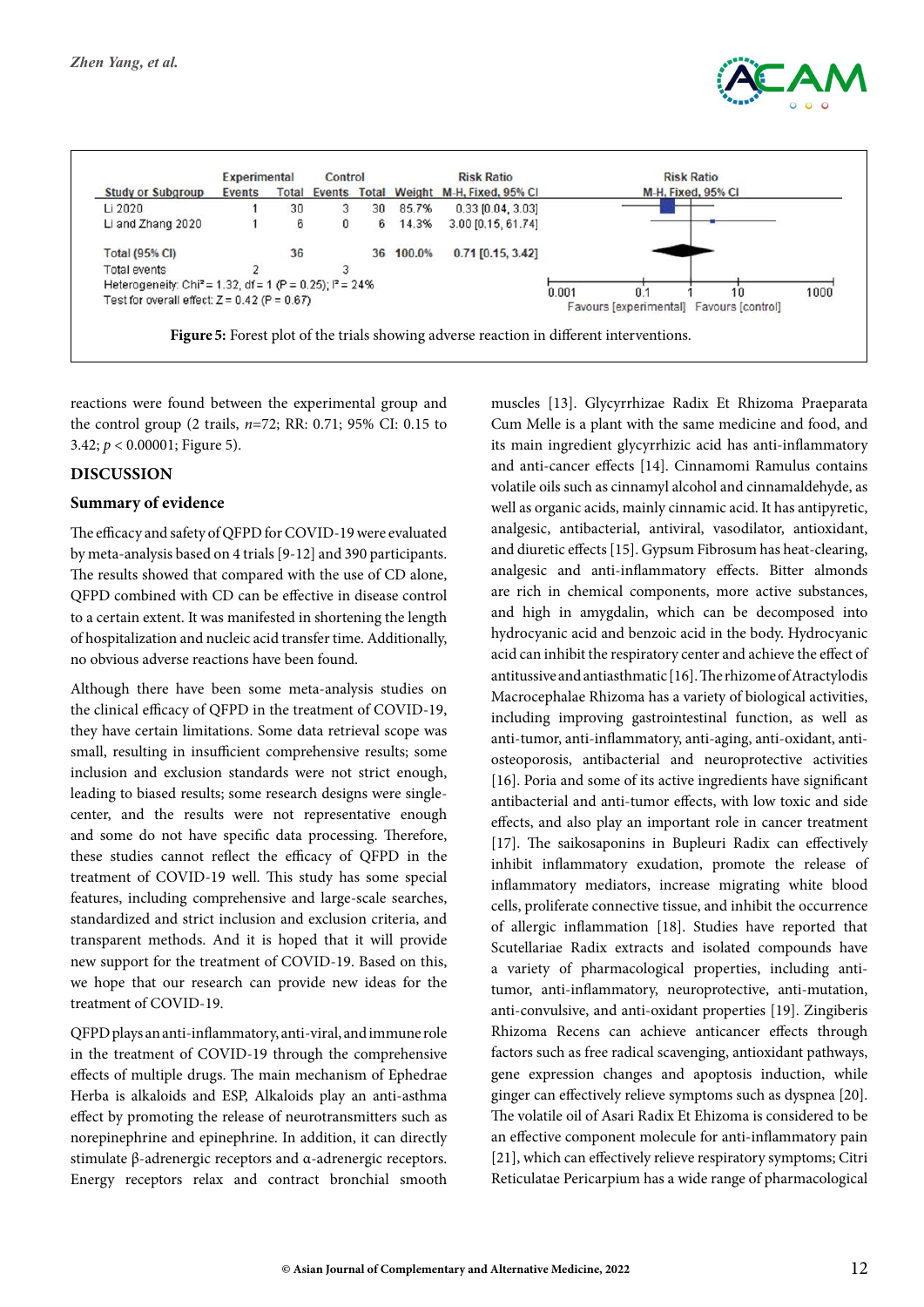effects, among which flavonoids are closely related to the pharmacological activity of Citri Reticulatae Pericarpium, and hesperidin is its main active ingredient One of them has various activities such as regulating blood lipids, antiinflammatory, and anti-oxidant [22]. Pogostemonis Herba has always been used in traditional Chinese medicine to treat inflammatory diseases. Its main active ingredient, PA, has a good anti-inflammatory effect [23]. The main ingredients in Belamcandae Rhizoma are flavonoids, triterpenoids, quinones and phenolic compounds, which have antiinflammatory and antibacterial properties. Anti-virus, elimination of free radicals, anti-allergic and other biological activities and pharmacological effects [24]. Clinically, it is mainly used to treat bronchial asthma, bronchitis, chronic obstructive pulmonary disease and other pulmonary diseases. Dioscin can reduce OVA-induced allergic airway inflammation by inhibiting NF-κB activation [25]. Three main types of chemical components are included in Aurantii Fructus Immaturus. Among them, flavonoids account for a relatively high proportion (5% to 28% of the total) [26] and their main functions include regulating gastrointestinal function, anti-oxidation and anti-tumor activity, etc.; volatile oils are the main components that produce Qi regulation and have an antitussive antibacterial effect [27] and alkaloids have the functions of dispelling wind and regulating qi, warming the stomach, promoting appetite, and promoting metabolism [28]. Additionally, flavonoids and polysaccharides also have good antioxidant activity [28]. Organic acids are the main chemical components of Pinelliae Rhizoma, which can effectively relieve cough and expectorant. The alkaloids, water-soluble organic acids, protein and polysaccharides contained in Pinelliae Rhizoma all have antiemetic activity [29].

Traditional Chinese medicine has rich experience in conditioning the body and enhancing resistance to epidemics. For mild and ordinary patients, early intervention of Chinese medicine can effectively prevent the disease from turning into a critical condition [30]. Basic research has found that QFPD has anti-inflammatory, anti-viral and immune regulation effects. Chen's research also showed that QFPD could resist COVID-19 virus infection by regulating metabolism and pro-inflammatory processes [31]. This showed that QFPD is suitable for mild and ordinary patients and effective for severe patients. In the future, more research is still needed to verify its exact efficacy, and tap more potential effects, which can make QFPD plays a better role in public health.

## **Limitations**

The limitations of this study should be noted. Firstly, because



most of the current clinical trials on QFPD in the treatment of COVID-19 were retrospective studies and only a few were randomized controlled trials, which with insufficient sample size and short duration, the methodological quality was subject to certain risk bias. Secondly, as the application of TCM in other countries is limited, QFPD is mainly used in China. Although the Chinese government has issued health packages (included QFPD) to Chinese people worldwide, the data cannot be calculated and summarized well. Thus, a strict randomized well-controlled trial could hardly be achieved. Owing to the limited sample size, long-term randomized controlled trials with follow-up evaluations are still required to confirm the present results.

## **Conclusions**

In summary, this study found that QFPD may be an effective drug for the treatment of COVID-19. Combining with chemical drugs can significantly improve clinical symptoms and demonstrate better clinical effects, including inhibiting the development of the disease, shortening the length of hospitalization and the time for nucleic acid to become negative. Also, no obvious adverse reactions were found. Owing to the limited sample size, long-term randomized controlled trials with follow-up evaluations are required to confirm the results presented here.

## **Data Availability**

The data used to support the findings of this study are available from the corresponding author upon request.

## **Conflicts of Interest**

The authors declare that they have no conflicts of interest.

## **Authors' Contributions**

Zhen Yang, Yu-Ping Tang and Qi-Ling Liu were responsible for the conception and design of the study; Zhen Yang, Shuo Zhang, Sai Zhang and Shi-Jun Yue conducted the statistical analysis, drew the tables and pictures, and drafted the manuscript; Zhen Yang and Shuo Zhang retrieved the database, screened the trials, extracted the data, and evaluated the methodological quality; and all authors critically revised the manuscript and approved the final version.

#### **Acknowledgements**

This study was funded by the National Natural Science Foundation of China (81773882, 81974584), and Key Research and Development Program of Shaanxi Province (2019ZDLSF04-05, 2019SF-295). This research was also financially supported by Subject Innovation Team of Shaanxi University of Chinese Medicine (2019-YL10).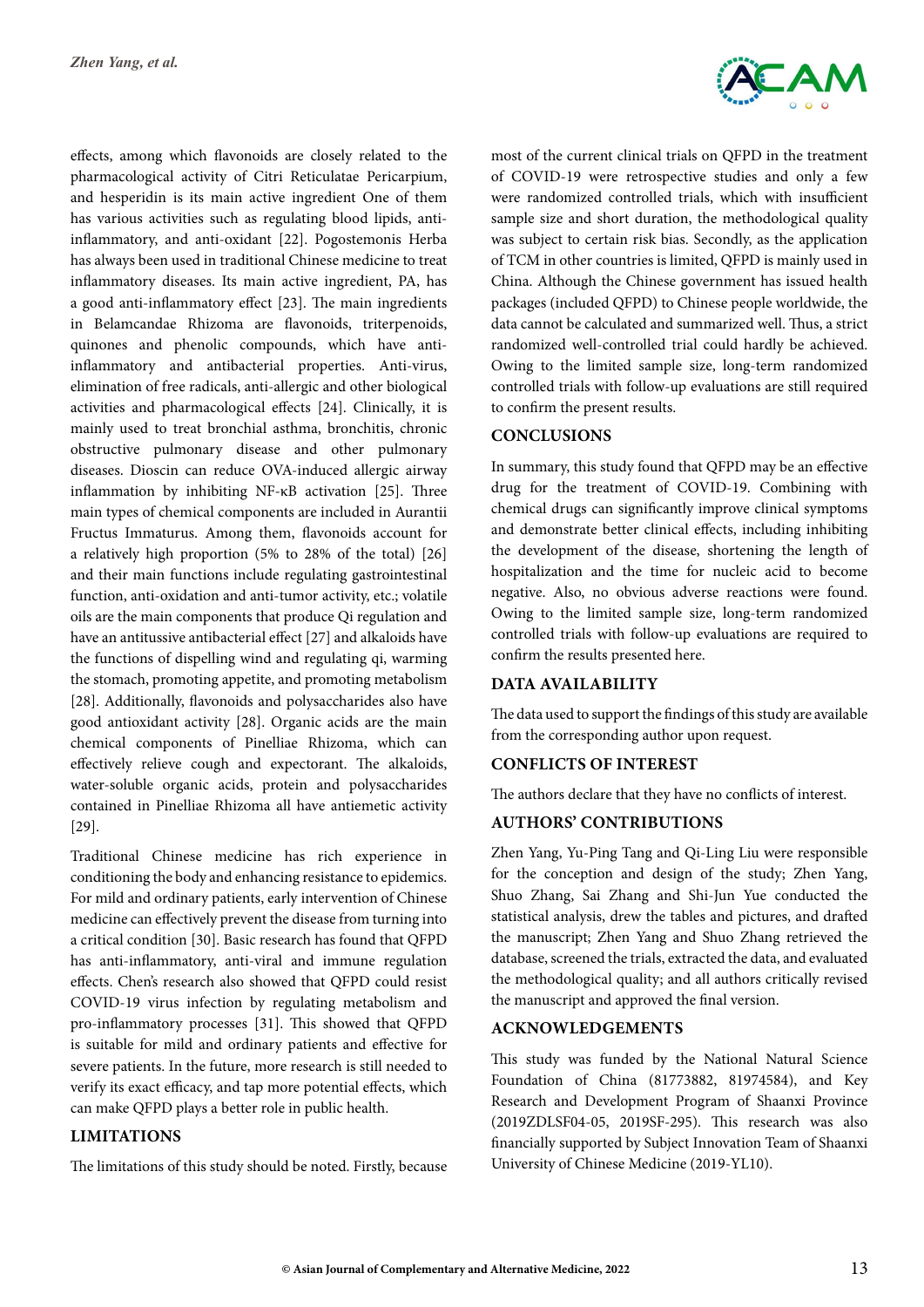

#### **References**

- 1. [Liya G, Yuguang W, Jian L, Huaiping Y, Xue H, et al. \(2020\)](https://pubmed.ncbi.nlm.nih.gov/32363707/) [Studies on viral pneumonia related to novel coronavirus SARS-](https://pubmed.ncbi.nlm.nih.gov/32363707/)[CoV-2, SARS-CoV, and MERS-CoV: A literature review. APMIS](https://pubmed.ncbi.nlm.nih.gov/32363707/) [128: 423-432.](https://pubmed.ncbi.nlm.nih.gov/32363707/)
- 2. [Wang Y, Wang Y, Chen Y, Qin Q \(2020\) Unique epidemiological](https://pubmed.ncbi.nlm.nih.gov/32134116/) [and clinical features of the emerging 2019 novel coronavirus](https://pubmed.ncbi.nlm.nih.gov/32134116/) [pneumonia \(COVID-19\) implicate special control measures. J](https://pubmed.ncbi.nlm.nih.gov/32134116/) [Med Virol 92: 568-576.](https://pubmed.ncbi.nlm.nih.gov/32134116/)
- 3. [Pan X, Dong L, Yang L, Chen D, Peng C \(2020\) Potential](https://pubmed.ncbi.nlm.nih.gov/32531236/) [drugs for the treatment of the novel coronavirus pneumonia](https://pubmed.ncbi.nlm.nih.gov/32531236/) [\(COVID-19\) in China. Virus Res 286: 198057.](https://pubmed.ncbi.nlm.nih.gov/32531236/)
- 4. Zhang CX (2020) Constructing a new public health governance model with Chinese Medicine. China Health Law 28: 80-86.
- 5. [Dai YJ, Wan SY, Gong SS, Liu JC, Li F, et al. \(2020\) Recent](https://pubmed.ncbi.nlm.nih.gov/33357718/) [advances of traditional Chinese medicine on the prevention and](https://pubmed.ncbi.nlm.nih.gov/33357718/) [treatment of COVID-19. Chin J Nat Med 18: 881-889.](https://pubmed.ncbi.nlm.nih.gov/33357718/)
- 6. [Chen J, Wang YK, Gao Y, Hu LS, Yang JW, et al. \(2020\) Protection](https://www.sciencedirect.com/science/article/pii/S075333222030473X) [against COVID-19 injury by qingfei paidu decoction via anti](https://www.sciencedirect.com/science/article/pii/S075333222030473X)[viral, anti-inflammatory activity and metabolic programming.](https://www.sciencedirect.com/science/article/pii/S075333222030473X) [Biomed Pharmacother 129: 110281.](https://www.sciencedirect.com/science/article/pii/S075333222030473X)
- 7. [Gao K, Song YP, Chen H, Zhao LT, Ma L \(2020\) Therapeutic](https://pubmed.ncbi.nlm.nih.gov/32481460/) [efficacy of Qingfei Paidu decoction combined with antiviral](https://pubmed.ncbi.nlm.nih.gov/32481460/) [drugs in the treatment of corona virus disease 2019: A protocol](https://pubmed.ncbi.nlm.nih.gov/32481460/) [for systematic review and meta analysis. Medicine \(Baltimore\)](https://pubmed.ncbi.nlm.nih.gov/32481460/) [99: e20489.](https://pubmed.ncbi.nlm.nih.gov/32481460/)
- 8. [Moher D, Liberati A, Tetzlaff J, Altman DG, The PRISMA Group](https://pubmed.ncbi.nlm.nih.gov/19621072/) [\(2009\) Preferred reporting items for systematic reviews and](https://pubmed.ncbi.nlm.nih.gov/19621072/) [meta-analyses: The PRISMA statement. PLoS Med 6: e1000097.](https://pubmed.ncbi.nlm.nih.gov/19621072/)
- 9. Zeng XH, Ma WH, Wang J (2020) Effect of Qingfei Paidu decoction on clinical efficacy of COVID-19 pneumonia with Phlegm heat blocking lung. Med J West Chin 32: 1799-1806.
- 10. Li Y, Zhang W (2020) Evaluation on the Clinical Effect of Traditional Chinese Medicine and Western Medicine Regimens on COVID-19. Guangming Journal of Chinese Medicine 35: 1273-1275.
- 11. [Yu XY, Zhang S, Yan FF, Su DZ \(2020\) Comparison of clinical](http://yxbwk.njournal.sdu.edu.cn/EN/abstract/abstract4192.shtml) [efficacy of Qingfei Paidu decoction combined with western](http://yxbwk.njournal.sdu.edu.cn/EN/abstract/abstract4192.shtml) [medicine in 43 cases and single western medicine in 46 cases in](http://yxbwk.njournal.sdu.edu.cn/EN/abstract/abstract4192.shtml) [the treatment of COVID-19. J Shandong Univ \(Health Sciences\)](http://yxbwk.njournal.sdu.edu.cn/EN/abstract/abstract4192.shtml) [58: 47-53.](http://yxbwk.njournal.sdu.edu.cn/EN/abstract/abstract4192.shtml)
- 12. Li KY, An W, Xia F, Chen M, Yang P, et al. (2020) Observation on clinical effect of modified Qingfei Paidu Decoction in treatment of COVID-19. Chin Tradit Herbal Drugs 51: 2046-2049.
- 13. [Miao SM, Zhang Q, Bi XB, Cui JL, Wang ML \(2020\) A review of](https://www.sciencedirect.com/science/article/pii/S1875536420300406) [the phytochemistry and pharmacological activities of Ephedra](https://www.sciencedirect.com/science/article/pii/S1875536420300406) [herb. Chin J Nat Med 18: 321-344.](https://www.sciencedirect.com/science/article/pii/S1875536420300406)
- 14. [Chen M, Zhu J, Kang J, Lai X, Gao Y, et al. \(2019\) Exploration in](https://www.ncbi.nlm.nih.gov/pmc/articles/PMC6720938/)

[the Mechanism of Action of Licorice by Network Pharmacology.](https://www.ncbi.nlm.nih.gov/pmc/articles/PMC6720938/) [Molecules 24: 2959.](https://www.ncbi.nlm.nih.gov/pmc/articles/PMC6720938/)

- 15. Wang HW, Wu ZB, Yang M, Liu X, Lv BJ, et al. (2020) Research Overview of Modern Pharmacological Effects of Guizhi Decoction. Jiangsu Journal of Traditional Chinese Medicine 52: 85-89.
- 16. [Zhu B, Zhang QL, Hua JW, Cheng WL, Qin LP \(2018\) The](https://pubmed.ncbi.nlm.nih.gov/30130541/) [traditional uses, phytochemistry, and pharmacology of](https://pubmed.ncbi.nlm.nih.gov/30130541/) [Atractylodes macrocephala Koidz: A review. J Ethnopharmacol](https://pubmed.ncbi.nlm.nih.gov/30130541/) [226: 143-167.](https://pubmed.ncbi.nlm.nih.gov/30130541/)
- 17. [Wang N, Liu D, Guo J, Sun Y, Guo T, et al. \(2018\) Molecular](https://pubmed.ncbi.nlm.nih.gov/29710543/) [mechanism of Poria cocos combined with oxaliplatin on the](https://pubmed.ncbi.nlm.nih.gov/29710543/) [inhibition of epithelial-mesenchymal transition in gastric cancer](https://pubmed.ncbi.nlm.nih.gov/29710543/) [cells. Biomed Pharmacother 102: 865-873.](https://pubmed.ncbi.nlm.nih.gov/29710543/)
- 18. [Yang F, Dong X, Yin X, Wang W, You L, et al. \(2017\) Radix](https://pubmed.ncbi.nlm.nih.gov/28593176/) [Bupleuri: A Review of Traditional Uses, Botany, Phytochemistry,](https://pubmed.ncbi.nlm.nih.gov/28593176/) [Pharmacology, and Toxicology. Biomed Res Int 2017: 21-22.](https://pubmed.ncbi.nlm.nih.gov/28593176/)
- 19. [Sowndhararajan K, Deepa P, Kim M, Park SJ, Kim S \(2018\)](https://pubmed.ncbi.nlm.nih.gov/29891783/) [Neuroprotective and Cognitive Enhancement Potentials of](https://pubmed.ncbi.nlm.nih.gov/29891783/) [Baicalin: A Review. Brain Sci 8: 104.](https://pubmed.ncbi.nlm.nih.gov/29891783/)
- 20. [Townsend EA, Siviski ME, Zhang Y, Xu C, Hoonjan B, et al.](https://pubmed.ncbi.nlm.nih.gov/23065130/) [\(2013\) Effects of ginger and its constituents on airway smooth](https://pubmed.ncbi.nlm.nih.gov/23065130/) [muscle relaxation and calcium regulation. Am J Respir Cell Mol](https://pubmed.ncbi.nlm.nih.gov/23065130/) [Biol 48: 157-163.](https://pubmed.ncbi.nlm.nih.gov/23065130/)
- 21. [Jing Y, Zhang YF, Shang MY, Liu GX, Li YL, et al. \(2017\)](https://www.mdpi.com/1420-3049/22/1/125) [Chemical Constituents from the Roots and Rhizomes of](https://www.mdpi.com/1420-3049/22/1/125) [Asarum heterotropoides var. mandshuricum and the In Vitro](https://www.mdpi.com/1420-3049/22/1/125) [Anti-Inflammatory Activity. Molecules 22: 125.](https://www.mdpi.com/1420-3049/22/1/125)
- 22. [Yu X, Sun S, Guo Y, Liu Y, Yang D, et al. \(2018\) Citri](https://pubmed.ncbi.nlm.nih.gov/29628291/) [Reticulatae Pericarpium \(Chenpi\): Botany, ethnopharmacology,](https://pubmed.ncbi.nlm.nih.gov/29628291/) [phytochemistry, and pharmacology of a frequently used](https://pubmed.ncbi.nlm.nih.gov/29628291/) [traditional Chinese medicine. J Ethnopharmacol 220: 265-282.](https://pubmed.ncbi.nlm.nih.gov/29628291/)
- 23. [Zhang W, Zhang JJ, Guo QF, Chen L, Yi ZH \(2020\) Advances in](https://pesquisa.bvsalud.org/portal/resource/pt/wpr-873141) [Pharmacological Studies of Patchouli Alcohol. Chinese Journal](https://pesquisa.bvsalud.org/portal/resource/pt/wpr-873141) [of Experimental Traditional Medical Formulae 26: 213-221.](https://pesquisa.bvsalud.org/portal/resource/pt/wpr-873141)
- 24. Zhou XH (2014) Pharmacological analysis of the treatment of chronic pharyngitis by atomization of Radix Artemisiae, Honeysuckle and Licorice. Guangming Journal of Chinese Medicine 29: 855-856.
- 25. Wu LJ, Wei HL, Tong YN (2021) Dioscin alleviates airway inflammation in ovalbumin-induced allergic asthma mice. Immunological Journal 37: 210- 216.
- 26. [Huang XL, Chen YY \(2016\) Study on the Contents of Effective](http://en.cnki.com.cn/Article_en/CJFDTotal-GZHA201309053.htm) [Components in Fructus Aurantii Immaturus and Its Processed](http://en.cnki.com.cn/Article_en/CJFDTotal-GZHA201309053.htm) [Products by HPLC. Guangzhou Chemical Industry 44: 22-49.](http://en.cnki.com.cn/Article_en/CJFDTotal-GZHA201309053.htm)
- 27. [Lv QL, Feng F \(2013\) Comparative Study on Main Chemical](https://pubmed.ncbi.nlm.nih.gov/22260108/) [Constituents of Citrus aurantii and Citrus aurantia. Journal of](https://pubmed.ncbi.nlm.nih.gov/22260108/) [North Pharmacy 10: 8-9.](https://pubmed.ncbi.nlm.nih.gov/22260108/)